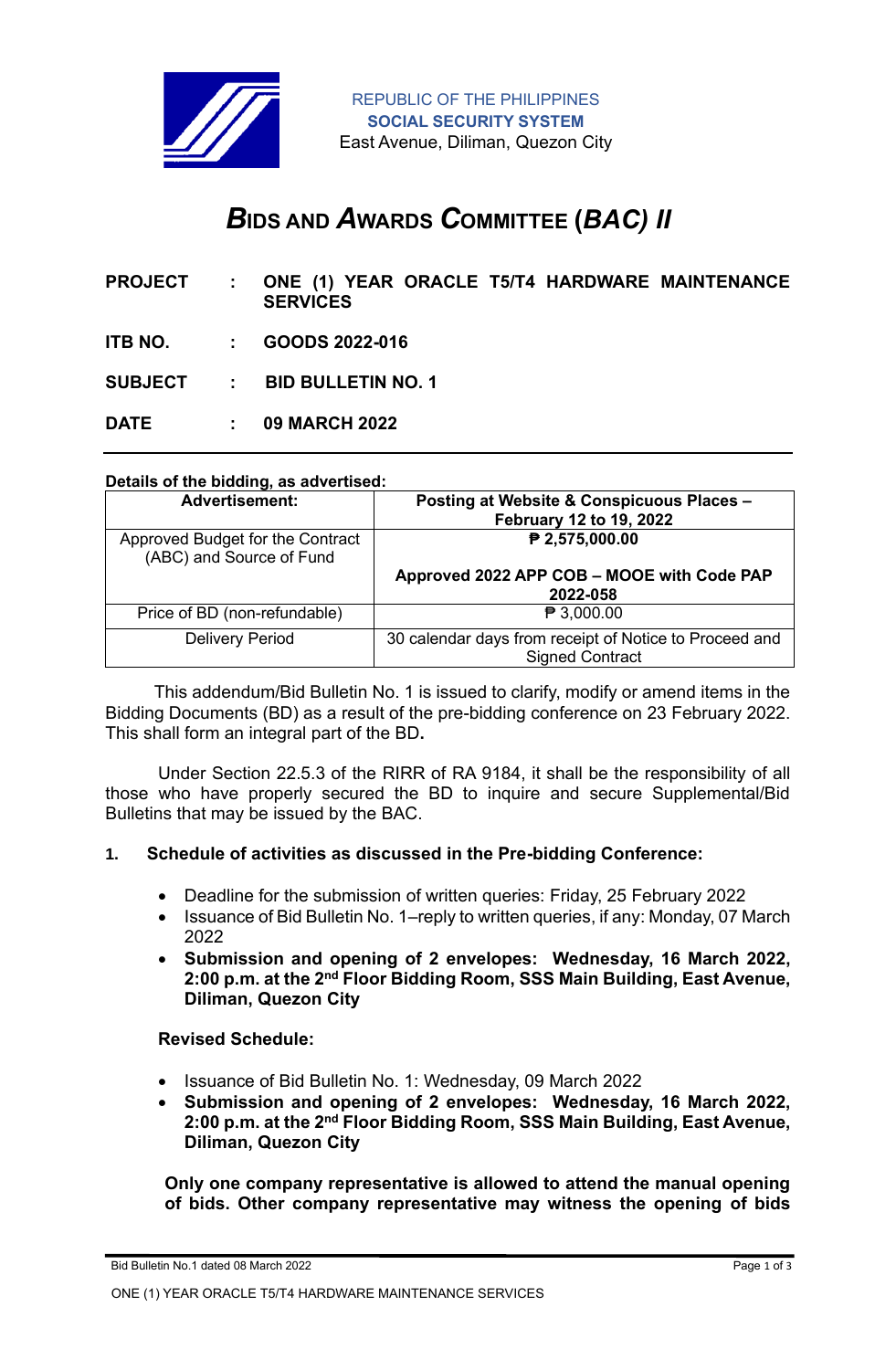**through Microsoft Teams. Kindly coordinate with the BAC Secretariat for the details.**

### **2. Documentary Requirements**

#### **a. 1 st Envelope**

a.1 PhilGEPS Certificate of Registration and membership.

In case of uploaded document/s, which validity period had already expired, submit the updated document/s.

- a.2 Statement of all its Ongoing Government and Private Contracts, including contracts awarded but not yet started, if any, whether similar or not similar in nature and complexity to the contract to be bid;
- a.3 Statement of Single Largest Completed Contract (SLCC) similar to the project to be bid, **with supporting documents**, equivalent to at least **50% of the ABC**, completed **within five (5) years** prior to the submission and opening of bids, adjusted by the bidder to current prices using PSA's consumer price index;

For this purpose, similar contracts shall refer to Installation and implementation with maintenance services of Oracle Enterprise (RISCbased) Servers, or purely maintenance services pertaining to Oracle T4/T5/T8 Servers.

- a.4 NFCC Computation or committed Line of Credit (form supplied)
- a.5 JVA, in case of Joint Venture Class "B" Documents (Each partner of the joint venture shall submit the legal eligibility documents. The submission of technical and financial eligibility documents by any of the joint venture partners constitute compliance, except for SSS Clearance that must be complied by all JV partners);
- a.6 Bid Security (2% of the ABC for Cash or Manager's/Cashier's Check payable to SSS or Bank Draft of the ABC, 5% of the ABC for Surety Bond **or** Bid Securing Declaration – form supplied) and **a copy of the Authority to Notarize from the Notary Public).**
- a.7 Technical Documents project requirements
	- Section VI Schedule of Requirements (page 29)
	- Section VII Statement of Compliance with the Technical Specifications (pages 30 to 34)
- a.8 Omnibus Sworn Statement **and a copy of the Authority to Notarize from the Notary Public.**
- a.9 Foreign ownership limited to those allowed under the rules may participate in this Project, provided must submit any of the following:
	- Copy of Treaty, International or Executive Agreement; Or
	- Certification from the relevant government office of their country stating that Filipinos are allowed to participate in government procurement activities for the same item or product.
	- Certification from the DTI if the Bidder claims preference as a Domestic Bidder or Domestic Entity.

Bid Bulletin No.1 dated 08 March 2022 **Page 2 of 3 Page 2 of 3**